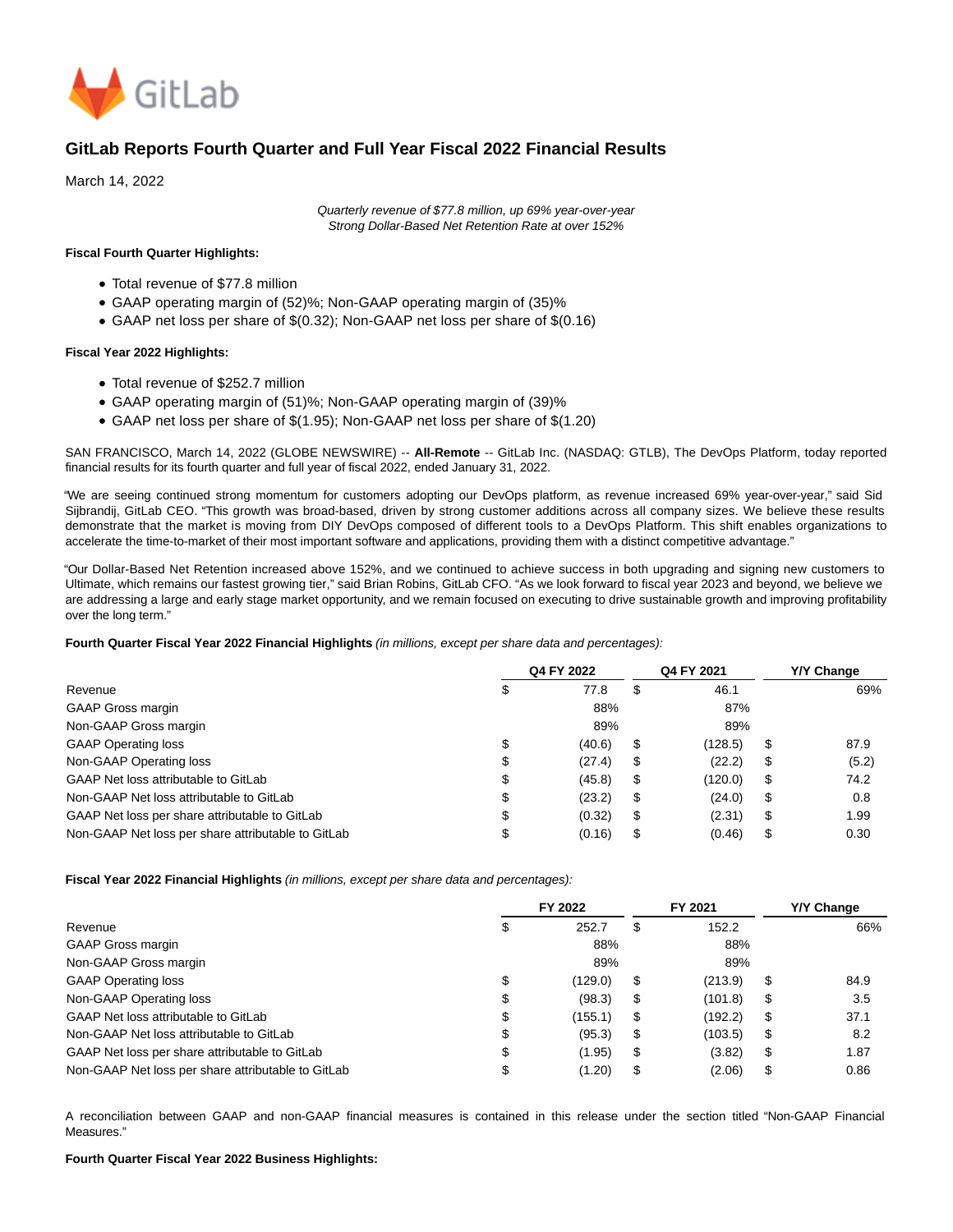- Customers with more than \$5,000 of ARR increased to 4,593, up 67% from Q4 of fiscal year 2021.
- Customers with more than \$100,000 of ARR increased to 492, up 74% from Q4 of fiscal year 2021.
- Customers with more than \$1 million of ARR increased to 39, up 95% from Q4 of fiscal year 2021.
- Dollar-Based Net Retention Rate above 152% in Q4 of fiscal year 2022.
- New and expansion customers included Deutsche Telekom, the US Army, and Travis Perkins.
- Released GitLab versions 14.5, 14.6 and 14.7, marking 124 consecutive months of innovation as of January 31, 2022.
- Successfully achieved ISO/IEC 27001:2013 certification, demonstrating the maturity and effectiveness of GitLab's information security program.
- Acquired Opstrace, a pre-revenue open source observability solution that expands our ability to address a wider variety of customer use cases, and that we believe will help better enable organizations to lower incident rates, increase developer productivity, and lower mean-time-to resolution.

## **First Quarter and Fiscal Year 2023 Financial Outlook**

For the first quarter of fiscal year 2023, GitLab Inc. expects (in millions, except share and per share data):

|                                                                                | Q1 FY 2023 Guidance | FY 2023 Guidance      |
|--------------------------------------------------------------------------------|---------------------|-----------------------|
| Revenue                                                                        | \$77.0 - \$78.0     | $$385.5 - $390.5$     |
| Non-GAAP operating loss                                                        | $$(38.5) - $(37.5)$ | $$(142.0) - $(138.0)$ |
| Non-GAAP net loss per share assuming approximately 147 million and 148 million | $$(0.28) - $(0.27)$ | $$(1.02) - $(0.97)$   |
| weighted average shares outstanding as of Q1 FY2023 and FY23, respectively     |                     |                       |

This guidance includes \$6.5 million and \$30.0 million in expenses, for first quarter of fiscal 2023 and full year fiscal 2023, respectively, for our joint venture in China, GitLab Information Technology (Hubei) Co., LTD ("JiHu") and Meltano, Inc., our majority owned subsidiary, that are consolidated in our financials.

These statements are forward-looking and actual results may differ materially as a result of many factors. Refer to the Forward-Looking Statements safe harbor below for information on the factors that could cause our actual results to differ materially from these forward-looking statements.

Guidance for non-GAAP financial measures excludes stock-based compensation expense, amortization of acquired intangible assets, and foreign exchange (gain) loss. We have not provided the most directly comparable GAAP financial guidance measures because certain items are out of our control or cannot be reasonably predicted. Accordingly, a reconciliation of non-GAAP guidance for operating loss and net loss per share to the corresponding GAAP measures is not available.

#### **Conference Call Information**

GitLab will host a conference call today, March 14, 2022, at 1:30 p.m. (PT) / 4:30 p.m. (ET) to discuss its fourth quarter and full year fiscal 2022 financial results. Investors and analysts should register for the call in advance by visiting [https://gitlab.zoom.us/webinar/register](https://www.globenewswire.com/Tracker?data=hrHGN8QCwJtgiH__hpJoIIPVZJUdFK3sFPDgc7s0nXUmQqBQrQNz8fgbbKvKj53XO2PzruonbKoCm-4DEjVDu6b9TBgibH6p_u2szQP_qdh6dnFw6kY3NVVuSqfW03LSM4thFalzaR_oDQk-URCEOiYRCLTe3CcoflHNhtdQeTwGSp3QDD-PbS1Y1TP2HR4dSjXc_DGp7Y_VmCek-cbYLw==) /WN\_EH9W\_TbPR1OPd4u5aeRF0A. A replay of the call will be available on GitLab's investor relations website ( [ir.gitlab.com\).](https://www.globenewswire.com/Tracker?data=E4_7DEfzm7dVDINbB16pQOFTijdDLseRRMjaHp6XRe6wgHw9qpX7oE_ixdC6uQ0a0KIieavDxb2OOSngapBmrw==)

### **About GitLab**

GitLab is The DevOps Platform that empowers organizations to maximize the overall return on software development by delivering software faster and efficiently, while strengthening security and compliance. GitLab's single application is easier to use, leads to faster cycle time and allows visibility throughout and control over all stages of the DevOps lifecycle. With GitLab, every team in your organization can collaboratively plan, build, secure, and deploy software to drive business outcomes faster with complete transparency, consistency and traceability.

#### **Non-GAAP Financial Measures**

GitLab believes non-GAAP measures are useful in evaluating its operating performance. GitLab uses this supplemental information to evaluate its ongoing operations and for internal planning and forecasting purposes. GitLab believes that non-GAAP financial information, when taken collectively with its GAAP financial information, may be helpful to investors because it provides consistency and comparability with past financial performance. However, non-GAAP financial information is presented for supplemental informational purposes only, has limitations as an analytical tool, and should not be considered in isolation or as a substitute for financial information presented in accordance with GAAP. Reconciliations of non-GAAP financial measures to the most directly comparable financial results as determined in accordance with GAAP are included at the end of this press release following the accompanying financial data. We define non-GAAP financial measures as GAAP measures, excluding stock-based compensation expense, amortization of acquired intangible assets, and foreign exchange (gain) loss. A reconciliation of non-GAAP guidance measures to corresponding GAAP measures is not available on a forward-looking basis without unreasonable effort due to the uncertainty of expenses that may be incurred in the future. Investors are encouraged to review the related GAAP financial measures and the reconciliation of these non-GAAP financial measures to their most directly comparable GAAP financial measures and not rely on any single financial measure to evaluate our business.

# **Forward-Looking Statements**

This press release and the accompanying earnings call contain "forward-looking statements" within the meaning of Section 27A of the Securities Act of 1933, as amended, and Section 21E of the Securities Exchange Act of 1934. Although we believe that the expectations reflected in the forwardlooking statements contained in this release and the accompanying earnings call are reasonable, they are subject to known and unknown risks, uncertainties, assumptions and other factors that may cause actual results or outcomes to be materially different from any future results or outcomes expressed or implied by the forward-looking statements. These risks, uncertainties, assumptions, and other factors include, but are not limited to the following:

• our ability to appropriately manage future growth;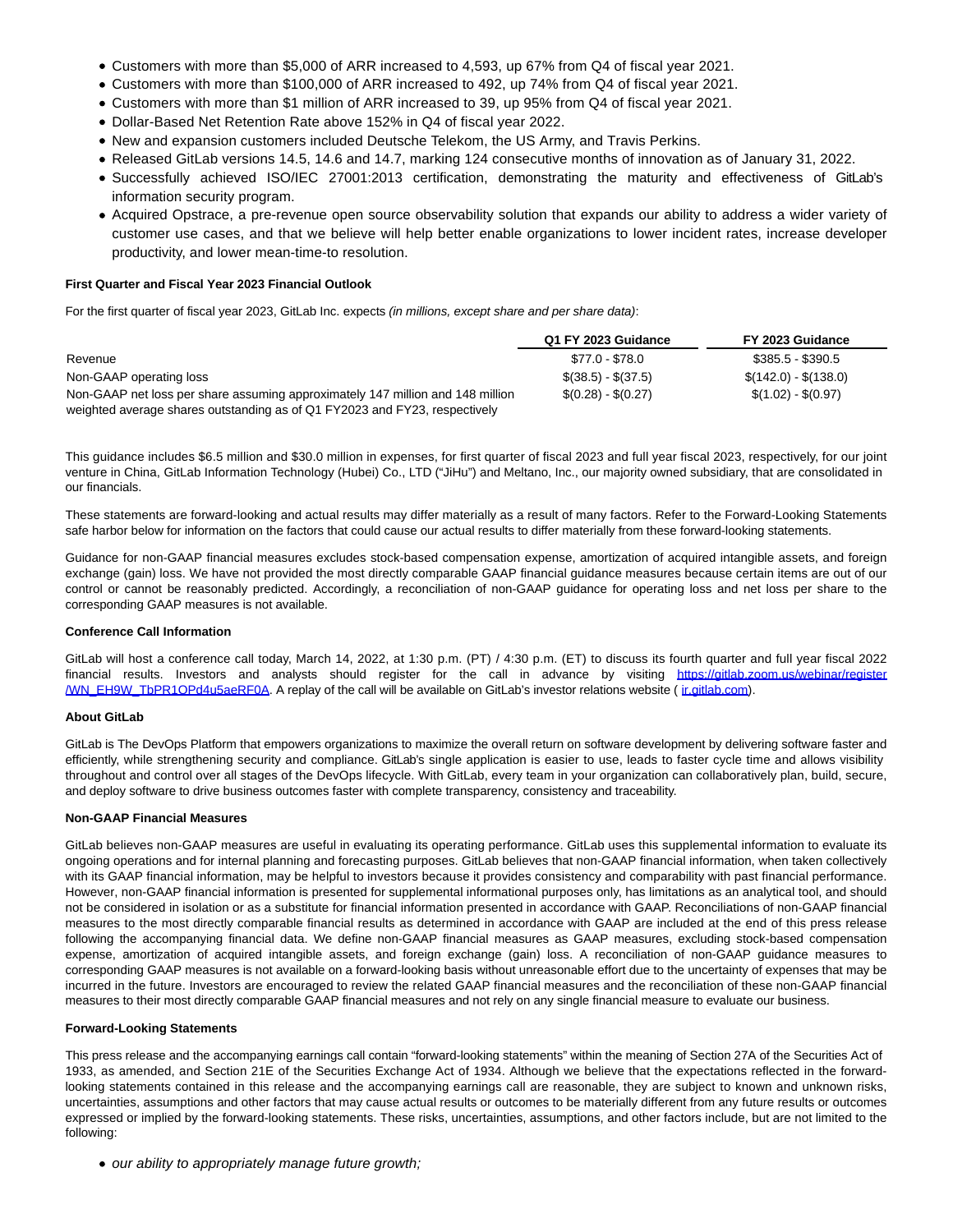- our revenue growth rate in the future;
- our ability to achieve and sustain profitability, our business, financial condition, and operating results;
- our intense competition and loss of market share to our competitors;
- the market for our services may not grow;
- a decline in our customer renewals and expansions;
- our transparency;
- our publicly available company Handbook;
- security and privacy breaches;
- customers staying on our open-source or free SaaS product offering;
- fluctuations in our operating results;
- our limited operating history;
- our ability to manage our growth effectively;
- our ability to respond to rapid technological changes;
- our ability to accurately predict the long-term rate of customer subscription renewals or adoption, or the impact of these renewals and adoption;
- our hiring model;
- the effects of the recent and developing armed conflict in Ukraine on our business; and
- general economic conditions and slow or negative growth of our markets.

Further information on these and additional risks, uncertainties, and other factors that could cause actual outcomes and results to differ materially from those included in or contemplated by the forward-looking statements contained in this release are included under the caption "Risk Factors" and elsewhere in the filings and reports we make with the Securities and Exchange Commission. We do not undertake any obligation to update or release any revisions to any forward-looking statement or to report any events or circumstances after the date of this press release or to reflect the occurrence of unanticipated events, except as required by law.

### **Operating Metrics**

Annual Recurring Revenue ("ARR"): We define annual recurring revenue as the annual run-rate revenue of subscription agreements, including our self-managed and SaaS offerings but excluding professional services, from all customers as measured on the last day of a given month. We calculate ARR by taking the monthly recurring revenue ("MRR") and multiplying it by 12. MRR for each month is calculated by aggregating, for all customers during that month, monthly revenue from committed contractual amounts of subscriptions, including our self-managed license, self-managed subscription, and SaaS subscription offerings but excluding professional services.

Dollar-Based Net Retention Rate: We calculate Dollar-Based Net Retention Rate as of a period end by starting with our customers as of the 12 months prior to such period end ("Prior Period ARR"). We then calculate the ARR from these customers as of the current period end ("Current Period ARR"). The calculation of Current Period ARR includes any upsells, price adjustments, user growth within a customer, contraction, and attrition. We then divide the total Current Period ARR by the total Prior Period ARR to arrive at the Dollar-Based Net Retention Rate.

### **GitLab Inc. Condensed Consolidated Balance Sheets (in thousands, except per share data) (unaudited)**

|                                                                                                                                                 |    | January 31, 2022 <sup>(1)</sup> |      | <b>January 31, 2021</b> |  |
|-------------------------------------------------------------------------------------------------------------------------------------------------|----|---------------------------------|------|-------------------------|--|
| <b>ASSETS</b>                                                                                                                                   |    |                                 |      |                         |  |
| <b>CURRENT ASSETS:</b>                                                                                                                          |    |                                 |      |                         |  |
| Cash and cash equivalents                                                                                                                       | \$ | 884,672                         | - \$ | 282,850                 |  |
| Short-term investments                                                                                                                          |    | 50,031                          |      |                         |  |
| Accounts receivable, net of allowance for doubtful accounts of \$1,098 and \$1,022 as of January 31, 2022<br>and January 31, 2021, respectively |    | 77,233                          |      | 39,651                  |  |
| Deferred contract acquisition costs, current                                                                                                    |    | 24,363                          |      | 18,700                  |  |
| Prepaid expenses and other current assets                                                                                                       |    | 15,544                          |      | 7,292                   |  |
| Total current assets                                                                                                                            |    | 1,051,843                       |      | 348,493                 |  |
| Property and equipment, net                                                                                                                     |    | 3,271                           |      |                         |  |
| Goodwill                                                                                                                                        |    | 8,145                           |      |                         |  |
| Intangible assets, net                                                                                                                          |    | 6,285                           |      | 797                     |  |
| Deferred contract acquisition costs, non-current                                                                                                |    | 14,743                          |      | 11,776                  |  |
| Other long-term assets                                                                                                                          |    | 7,151                           |      | 1,500                   |  |
| <b>TOTAL ASSETS</b>                                                                                                                             |    | 1,091,438                       |      | 362,566                 |  |
| LIABILITIES, CONVERTIBLE PREFERRED STOCK, AND STOCKHOLDERS' EQUITY (DEFICIT)                                                                    |    |                                 |      |                         |  |
| <b>CURRENT LIABILITIES:</b>                                                                                                                     |    |                                 |      |                         |  |
| Accounts payable                                                                                                                                | \$ | 4,984                           | \$.  | 3,111                   |  |
| Accrued expenses and other current liabilities                                                                                                  |    | 24,571                          |      | 7,348                   |  |
| Accrued compensation and benefits                                                                                                               |    | 32,820                          |      | 13,179                  |  |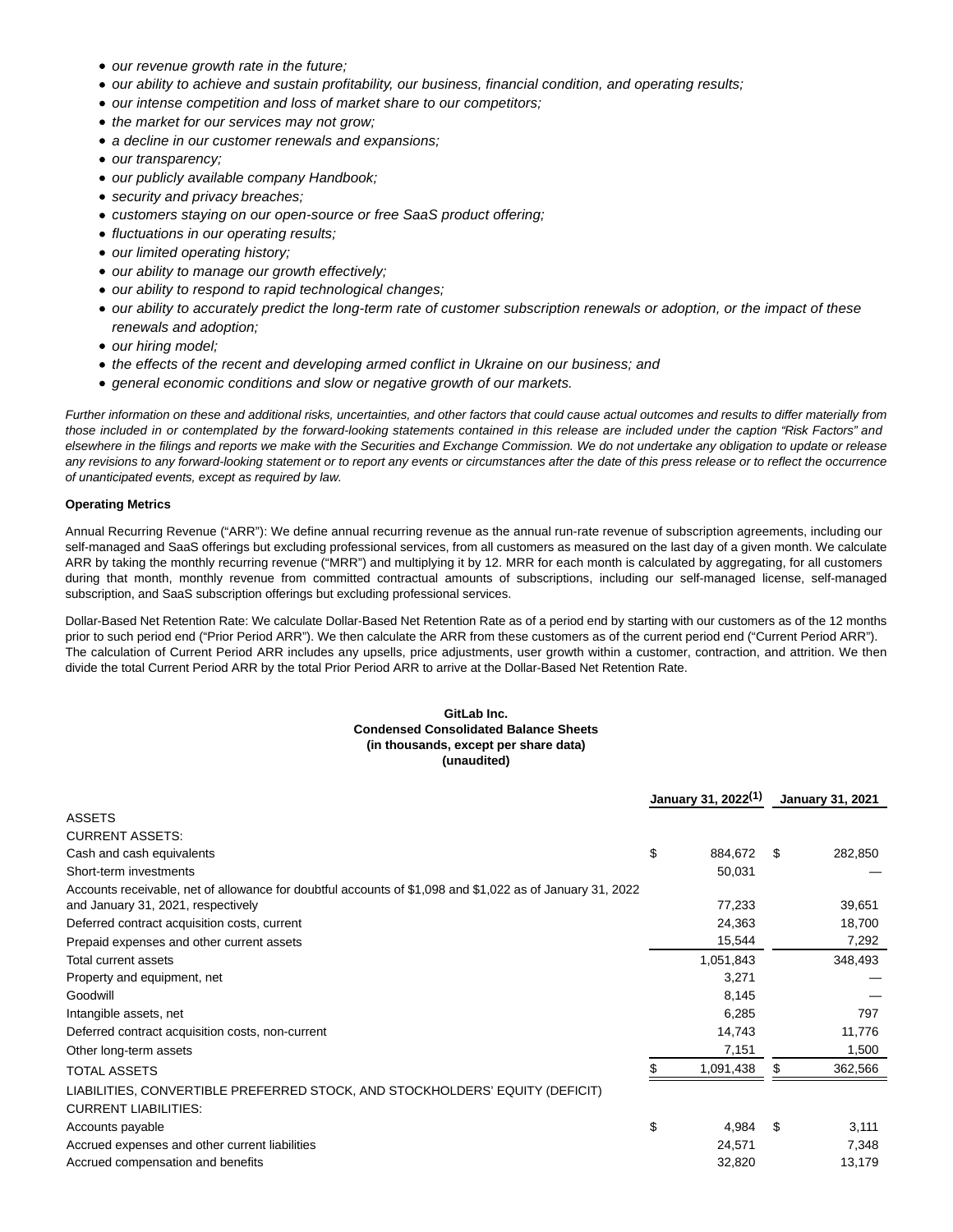| Deferred revenue, current                                                                                                                                                                                                                                                | 179,224    | 103,543    |
|--------------------------------------------------------------------------------------------------------------------------------------------------------------------------------------------------------------------------------------------------------------------------|------------|------------|
| <b>Total current liabilities</b>                                                                                                                                                                                                                                         | 241,599    | 127,181    |
| Deferred revenue, non-current                                                                                                                                                                                                                                            | 32,568     | 30,625     |
| Other non-current liabilities                                                                                                                                                                                                                                            | 18.002     | 11,078     |
| <b>TOTAL LIABILITIES</b>                                                                                                                                                                                                                                                 | 292,169    | 168,884    |
| Commitments and contingencies                                                                                                                                                                                                                                            |            |            |
| <b>CONVERTIBLE PREFERRED STOCK</b>                                                                                                                                                                                                                                       |            |            |
| Convertible preferred stock, \$0.0000025 par value; no shares and 79,959 shares authorized as of<br>January 31, 2022 and January 31, 2021, respectively; no shares and 79,551 shares issued and<br>outstanding as of January 31, 2022 and January 31, 2021, respectively |            | 424.904    |
| STOCKHOLDERS' EQUITY (DEFICIT):                                                                                                                                                                                                                                          |            |            |
| Preferred stock, \$0.0000025 par value; 50,000 shares and no shares authorized as of January 31, 2022<br>and January 31, 2021, respectively; no shares issued and outstanding as of January 31, 2022 and<br>January 31, 2021, respectively                               |            |            |
| Class A Common stock, \$0.0000025 par value; 1,500,000 and 163,000 shares authorized as of<br>January 31, 2022 and January 31, 2021, respectively; 27,141 and 1,151 shares issued and outstanding as<br>of January 31, 2022 and January 31, 2021, respectively           |            |            |
| Class B Common stock, \$0.0000025 par value; 250,000 and 163,000 shares authorized as of January 31,<br>2022 and January 31, 2021, respectively; 119,747 and 52,468 shares issued and outstanding as of<br>January 31, 2022 and January 31, 2021, respectively           |            |            |
| Additional paid-in capital                                                                                                                                                                                                                                               | 1,320,479  | 186,892    |
| Accumulated deficit                                                                                                                                                                                                                                                      | (553, 337) | (398, 199) |
| Accumulated other comprehensive income (loss)                                                                                                                                                                                                                            | 7,724      | (19, 915)  |
| Total GitLab stockholders' equity (deficit)                                                                                                                                                                                                                              | 774,866    | (231, 222) |
| Noncontrolling interests                                                                                                                                                                                                                                                 | 24,403     |            |
| TOTAL STOCKHOLDERS' EQUITY (DEFICIT)                                                                                                                                                                                                                                     | 799,269    | (231, 222) |
| TOTAL LIABILITIES, CONVERTIBLE PREFERRED STOCK, AND STOCKHOLDERS' EQUITY<br>(DEFICIT)                                                                                                                                                                                    | 1,091,438  | 362,566    |
|                                                                                                                                                                                                                                                                          |            |            |

(1) As of January 31, 2022, the consolidated balance sheet includes assets and liabilities of the consolidated variable interest entity, GitLab Information Technology (Hubei) Co., LTD ("JiHu"), of \$17.7 million and \$3.7 million, respectively. The assets of JiHu can be used only to settle obligations of JiHu and creditors of JiHu do not have recourse against the general credit of the Company.

\_\_\_\_\_\_\_\_\_\_

### **GitLab Inc. Condensed Consolidated Statements of Operations (in thousands, except per share data) (unaudited)**

|                                                  |                 | Three Months Ended January 31, |            |    | Fiscal Year Ended January 31, |    |            |  |
|--------------------------------------------------|-----------------|--------------------------------|------------|----|-------------------------------|----|------------|--|
|                                                  | 2022            |                                | 2021       |    | 2022                          |    | 2021       |  |
| Revenue:                                         |                 |                                |            |    |                               |    |            |  |
| Subscription-self-managed and SaaS               | \$<br>69,621    | \$                             | 40,509     | \$ | 226,163                       | \$ | 132,763    |  |
| License-self-managed and other                   | 8,175           |                                | 5,638      |    | 26,490                        |    | 19,413     |  |
| Total revenue                                    | 77,796          |                                | 46,147     |    | 252,653                       |    | 152,176    |  |
| Cost of revenue:                                 |                 |                                |            |    |                               |    |            |  |
| Subscription-self-managed and SaaS               | 7,302           |                                | 4,966      |    | 23,668                        |    | 14,453     |  |
| License-self-managed and other                   | 1,871           |                                | 1,259      |    | 6,317                         |    | 4,010      |  |
| Total cost of revenue                            | 9,173           |                                | 6,225      |    | 29,985                        |    | 18,463     |  |
| Gross profit                                     | 68,623          |                                | 39,922     |    | 222,668                       |    | 133,713    |  |
| Operating expenses:                              |                 |                                |            |    |                               |    |            |  |
| Sales and marketing                              | 57,192          |                                | 54,922     |    | 190,754                       |    | 154,086    |  |
| Research and development                         | 28,610          |                                | 48,701     |    | 97,217                        |    | 106,643    |  |
| General and administrative                       | 23,378          |                                | 64,755     |    | 63,654                        |    | 86,868     |  |
| Total operating expenses                         | 109,180         |                                | 168,378    |    | 351,625                       |    | 347,597    |  |
| Loss from operations                             | (40, 557)       |                                | (128,456)  |    | (128, 957)                    |    | (213, 884) |  |
| Interest income                                  | 510             |                                | 63         |    | 736                           |    | 1,070      |  |
| Other income (expense), net                      | (9,598)         |                                | 10,005     |    | (30, 850)                     |    | 23,452     |  |
| Loss before income taxes                         | (49, 645)       |                                | (118, 388) |    | (159,071)                     |    | (189, 362) |  |
| Provision for (benefit from) income taxes        | (2,881)         |                                | 1,650      |    | (1,511)                       |    | 2,832      |  |
| Net loss                                         | \$<br>(46, 764) | \$                             | (120, 038) | \$ | (157, 560)                    | \$ | (192, 194) |  |
| Net loss attributable to noncontrolling interest | (979)           |                                |            |    | (2, 422)                      |    |            |  |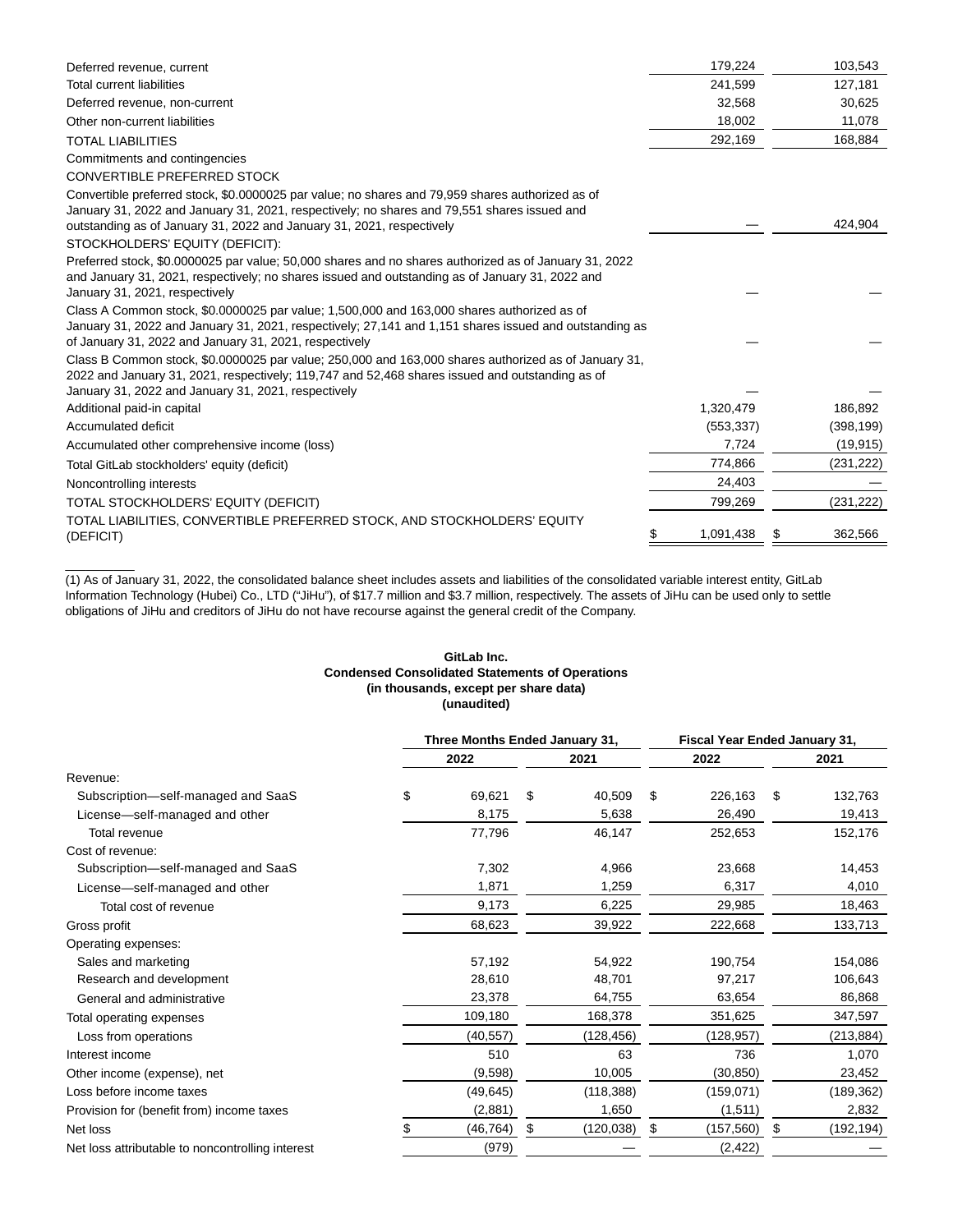| Net loss attributable to GitLab                                                                                                                    | (45, 785) | (120.038) | (155.138) | (192, 194) |
|----------------------------------------------------------------------------------------------------------------------------------------------------|-----------|-----------|-----------|------------|
| Net loss per share attributable to GitLab Class A and Class B<br>common stockholders, basic and diluted                                            | (0.32)    | (2.31)    | (1.95)    | (3.82)     |
| Weighted-average shares used to compute net loss per<br>share attributable to GitLab Class A and Class B common<br>stockholders, basic and diluted | 144.929   | 51.956    | 79.755    | 50.343     |

### **GitLab Inc. Condensed Consolidated Statements of Cash Flows (in thousands) (unaudited)**

|                                                                                                                                                                                                        | Fiscal Year Ended January 31, |            |      |            |
|--------------------------------------------------------------------------------------------------------------------------------------------------------------------------------------------------------|-------------------------------|------------|------|------------|
|                                                                                                                                                                                                        |                               | 2022       |      | 2021       |
| <b>CASH FLOWS FROM OPERATING ACTIVITIES:</b>                                                                                                                                                           |                               |            |      |            |
| Net loss, including amounts attributable to noncontrolling interest                                                                                                                                    | \$                            | (157, 560) | - \$ | (192, 194) |
| Adjustments to reconcile net loss to net cash used in operating activities:                                                                                                                            |                               |            |      |            |
| Stock-based compensation expense                                                                                                                                                                       |                               | 30,009     |      | 111,846    |
| Amortization of intangible assets                                                                                                                                                                      |                               | 665        |      | 222        |
| Depreciation expense                                                                                                                                                                                   |                               | 543        |      |            |
| Amortization of deferred contract acquisition costs                                                                                                                                                    |                               | 33,368     |      | 18,469     |
| Unrealized foreign exchange (gain) loss                                                                                                                                                                |                               | 20,389     |      | (24, 322)  |
| Other non-cash expense                                                                                                                                                                                 |                               | 197        |      | 458        |
| Changes in assets and liabilities:                                                                                                                                                                     |                               |            |      |            |
| Accounts receivable                                                                                                                                                                                    |                               | (38, 223)  |      | (14, 745)  |
| Prepaid expenses and other current assets                                                                                                                                                              |                               | (8, 219)   |      | 677        |
| Costs deferred related to contract acquisition                                                                                                                                                         |                               | (42, 575)  |      | (34, 137)  |
| Other long-term assets                                                                                                                                                                                 |                               | (3, 374)   |      | 252        |
| Accounts payable                                                                                                                                                                                       |                               | 1,877      |      | 1,474      |
| Accrued expenses and other current liabilities                                                                                                                                                         |                               | 13,953     |      | 733        |
| Accrued compensation and benefits                                                                                                                                                                      |                               | 19,755     |      | 4,646      |
| Deferred revenue                                                                                                                                                                                       |                               | 79,074     |      | 52,382     |
| Other long-term liabilities                                                                                                                                                                            |                               | 307        |      | 659        |
| Net cash used in operating activities                                                                                                                                                                  |                               | (49, 814)  |      | (73, 580)  |
| <b>CASH FLOWS FROM INVESTING ACTIVITIES:</b>                                                                                                                                                           |                               |            |      |            |
| Purchases of short-term investments                                                                                                                                                                    |                               | (100, 031) |      |            |
| Proceeds from maturities of short-term investments                                                                                                                                                     |                               | 50,000     |      |            |
| Purchases of property and equipment                                                                                                                                                                    |                               | (3,541)    |      |            |
| Payments for business combination, net of cash acquired and consideration withheld in an escrow                                                                                                        |                               | (323)      |      |            |
| Payments for asset acquisitions                                                                                                                                                                        |                               |            |      | (933)      |
| Other investing activities                                                                                                                                                                             |                               |            |      | 91         |
|                                                                                                                                                                                                        |                               | (53, 895)  |      | (842)      |
| Net cash used in investing activities                                                                                                                                                                  |                               |            |      |            |
| <b>CASH FLOWS FROM FINANCING ACTIVITIES:</b>                                                                                                                                                           |                               |            |      |            |
| Proceeds from initial public offering, net of underwriting discounts                                                                                                                                   |                               | 654,552    |      |            |
| Proceeds from the issuance of common stock upon exercise of stock options, including early exercises,<br>net of repurchases                                                                            |                               | 25,354     |      | 13,765     |
| Proceeds from warrants exercised                                                                                                                                                                       |                               | 86         |      |            |
| Repurchase of common stock in a tender offer                                                                                                                                                           |                               | (590)      |      | (820)      |
| Contributions received from noncontrolling interests                                                                                                                                                   |                               | 26,450     |      |            |
|                                                                                                                                                                                                        |                               | (4,667)    |      |            |
| Payments of deferred offering costs                                                                                                                                                                    |                               | 701,185    |      | 12,945     |
| Net cash provided by financing activities                                                                                                                                                              |                               |            |      |            |
| Impact of foreign exchange on cash, cash equivalents and restricted cash                                                                                                                               |                               | 6,846      |      | 1,000      |
| Net increase (decrease) in cash, cash equivalents and restricted cash                                                                                                                                  |                               | 604,322    |      | (60, 477)  |
| Cash, cash equivalents and restricted cash at beginning of period                                                                                                                                      |                               | 282,850    |      | 343,327    |
| Cash, cash equivalents and restricted cash at end of period                                                                                                                                            | \$                            | 887,172    | \$   | 282,850    |
| Reconciliation of cash, cash equivalents and restricted cash within the condensed consolidated<br>balance sheets to the amounts shown in the condensed consolidated statements of cash flows<br>above: |                               |            |      |            |
| Cash and cash equivalents                                                                                                                                                                              | \$                            | 884,672 \$ |      |            |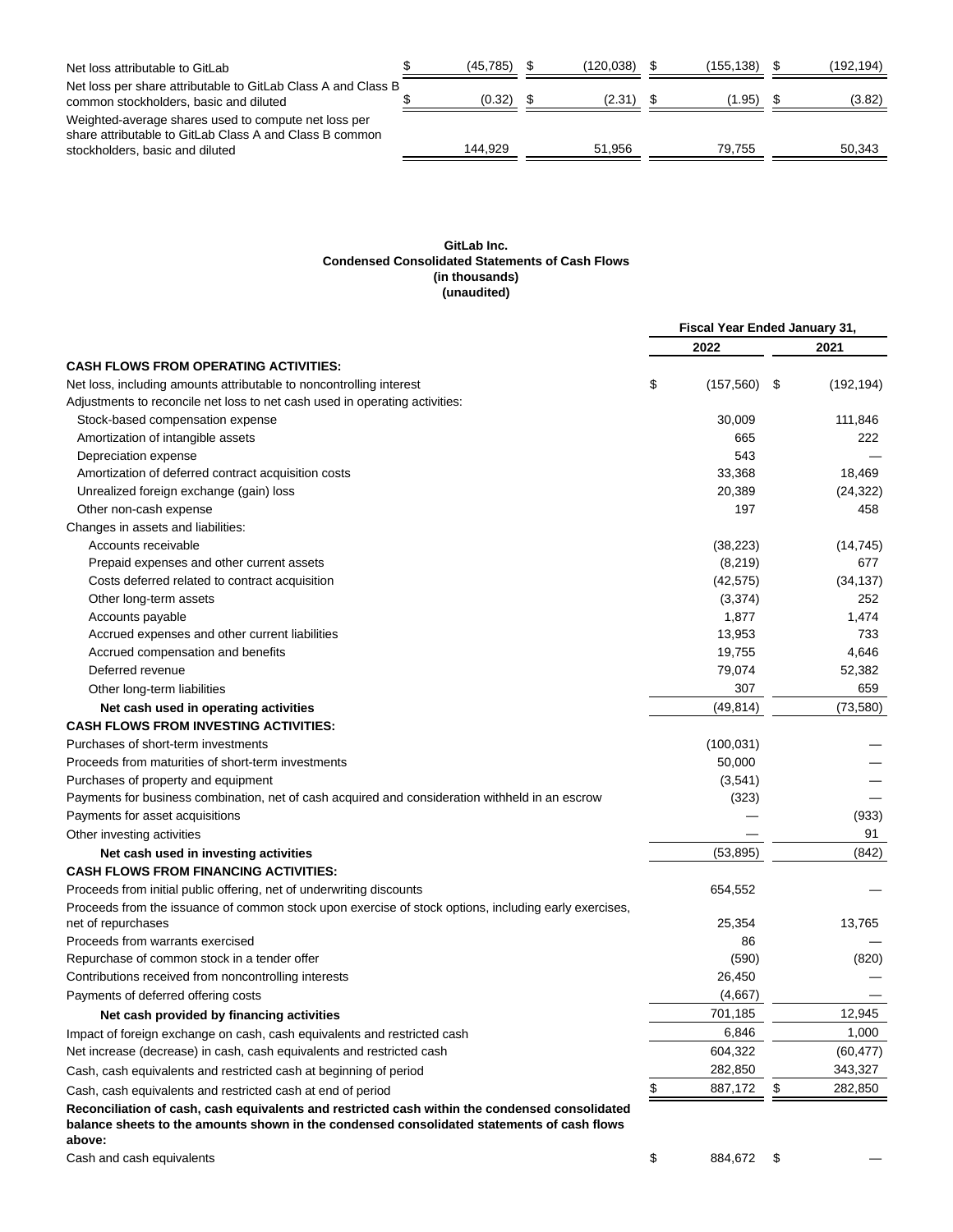| -   |  |
|-----|--|
| 1/2 |  |

### **GitLab Inc. Reconciliation of GAAP to Non-GAAP (in thousands, except per share data) (unaudited)**

|                                                                                                    | Three Months Ended January 31, |                      |               | Fiscal Year Ended January 31, |                      |
|----------------------------------------------------------------------------------------------------|--------------------------------|----------------------|---------------|-------------------------------|----------------------|
|                                                                                                    | 2022                           | 2021                 |               | 2022                          | 2021                 |
| Gross profit on GAAP basis                                                                         | \$<br>68,623                   | \$<br>39,922         | \$            | 222,668                       | \$<br>133,713        |
| Gross margin on GAAP basis                                                                         | 88%                            | 89%                  |               | 88%                           | 88%                  |
| Stock-based compensation expense                                                                   | 578                            | 979                  |               | 1,300                         | 1,185                |
| Amortization of acquired intangibles                                                               | 334                            |                      |               | 334                           |                      |
| Gross profit on non-GAAP basis                                                                     | \$<br>69,535                   | \$<br>40,901         | \$            | 224,302                       | \$<br>134,898        |
| Gross margin on non-GAAP basis                                                                     | 89%                            | 89%                  |               | 89%                           | 89%                  |
| Sales and marketing on GAAP basis                                                                  | \$<br>57,192                   | \$<br>54,922         | \$            | 190,754                       | \$<br>154,086        |
| Stock-based compensation expense                                                                   | (4, 862)                       | (19, 185)            |               | (10, 550)                     | (21, 504)            |
| Sales and marketing on non-GAAP basis                                                              | \$<br>52,330                   | \$<br>35,737         | \$            | 180,204                       | \$<br>132,582        |
| Research and development on GAAP basis                                                             | \$<br>28,610                   | \$<br>48,701         | \$            | 97,217                        | \$<br>106,643        |
| Stock-based compensation expense                                                                   | (3,652)                        | (29, 617)            |               | (8,305)                       | (31,519)             |
| Research and development on non-GAAP basis                                                         | \$<br>24,958                   | \$<br>19,084         | \$            | 88,912                        | \$<br>75,124         |
| General and administrative on GAAP basis                                                           | \$<br>23,378                   | \$<br>64,755         | \$            | 63,654                        | \$<br>86,868         |
| Amortization of acquired intangibles                                                               | (80)                           | (85)                 |               | (331)                         | (222)                |
| Stock-based compensation expense                                                                   | (3,675)                        | (56, 387)            |               | (9, 854)                      | (57, 638)            |
| General and administrative on non-GAAP basis                                                       | \$<br>19,623                   | \$<br>8,283          | \$            | 53,469                        | \$<br>29,008         |
| Loss from operations on GAAP basis                                                                 | \$<br>(40, 557)                | \$<br>(128, 456)     | \$            | (128, 957)                    | \$<br>(213, 884)     |
| Stock-based compensation expense                                                                   | 12,767                         | 106,168              |               | 30,009                        | 111,846              |
| Amortization of acquired intangibles                                                               | 414                            | 85                   |               | 665                           | 222                  |
| Loss from operations on non-GAAP basis                                                             | \$<br>(27, 376)                | \$<br>(22, 203)      | \$            | (98, 283)                     | \$<br>(101, 816)     |
| Other income (expense), net on GAAP basis                                                          | \$<br>(9,598)                  | \$<br>10,005         | \$            | (30, 850)                     | \$<br>23,452         |
| Foreign exchange (gain) loss                                                                       | 9,437                          | (10, 219)            |               | 29,140                        | (23, 423)            |
| Other income (expense), net on non-GAAP basis                                                      | \$<br>(161)                    | \$<br>(214)          | \$            | (1,710)                       | \$<br>29             |
| Net loss attributable to GitLab common stockholders on                                             |                                |                      |               |                               |                      |
| <b>GAAP</b> basis                                                                                  | \$<br>(45, 785)                | \$<br>(120, 038)     | \$            | (155, 138)                    | \$<br>(192, 194)     |
| Stock-based compensation expense                                                                   | 12,767                         | 106,168              |               | 30,009                        | 111,846              |
| Amortization of acquired intangibles                                                               | 414                            | 85                   |               | 665                           | 222                  |
| Foreign exchange (gain) loss                                                                       | 9,437                          | (10, 219)            |               | 29,140                        | (23, 423)            |
| Net loss attributable to GitLab common stockholders on<br>non-GAAP basis                           | (23, 167)                      | (24,004)             |               | (95, 324)                     | (103, 549)           |
|                                                                                                    |                                |                      |               |                               |                      |
| Net loss per share on GAAP basis                                                                   | \$<br>(0.32)<br>0.16           | \$<br>(2.31)<br>1.85 | \$            | (1.95)<br>0.75                | \$<br>(3.82)<br>1.76 |
| Non-GAAP adjustments to net loss per share                                                         | \$<br>(0.16)                   | \$                   |               | (1.20)                        | (2.06)               |
| Net loss per share on non-GAAP basis<br>Shares used in per share calculation - diluted on GAAP and |                                | (0.46)               | $\frac{1}{2}$ |                               | \$                   |
| non-GAAP basis                                                                                     | 144,929                        | 51,956               |               | 79,755                        | 50,343               |